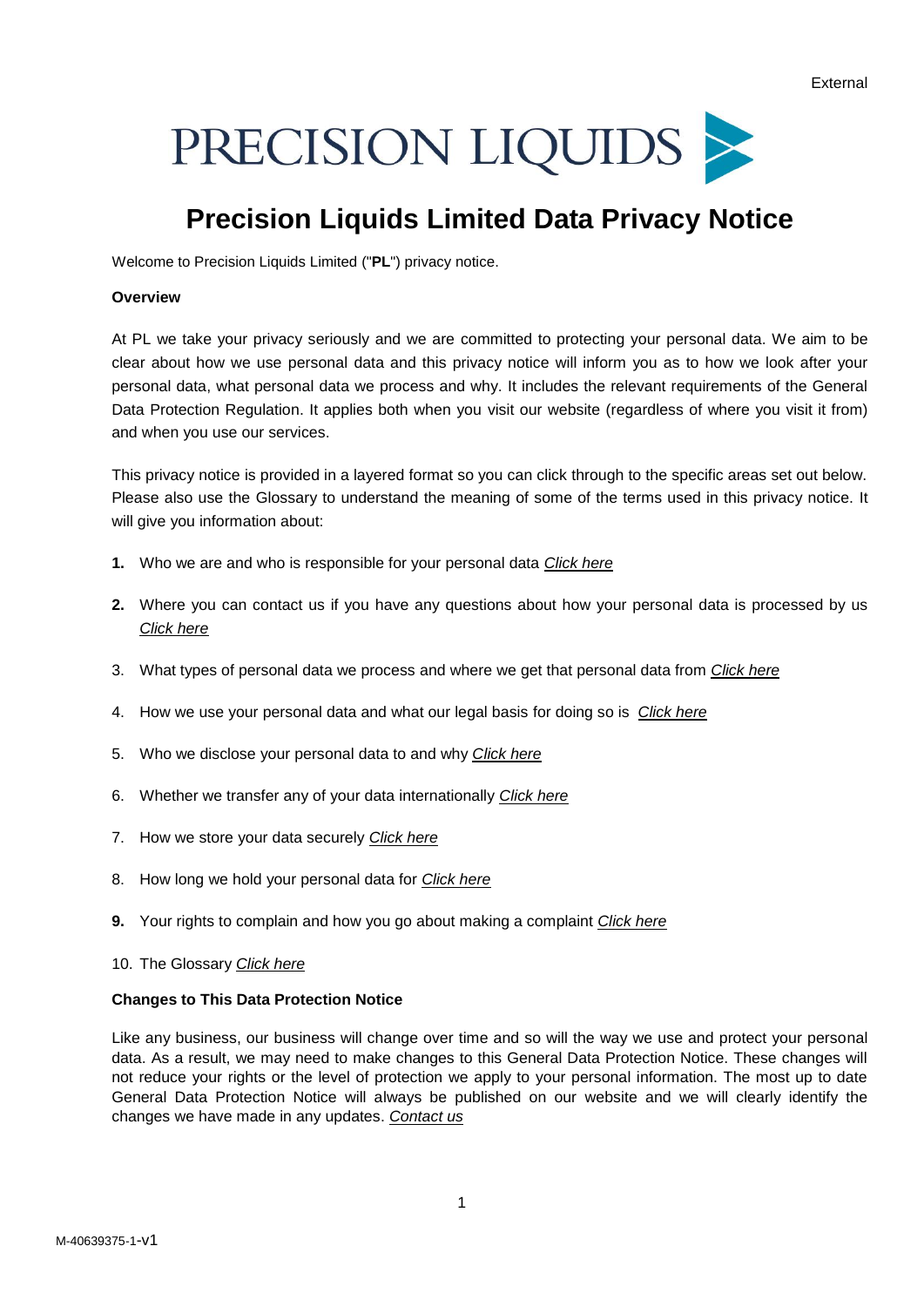# <span id="page-1-0"></span>**1. Important information and who we are**

This privacy notice aims to give you information on how PL collects and processes your personal data through your dealings with us, including your use of this website or when you purchase a product from us or use any other service we offer.

This website is not intended for children and we do not knowingly collect data relating to children.

It is important that you read this privacy notice together with any other privacy notice or fair processing notice we may provide on specific occasions when we are collecting or processing personal data about you so that you are fully aware of how and why we are using your data. This privacy notice supplements the other notices and is not intended to override them.

# **Controller**

**PL** is the controller and responsible for your personal data (collectively referred to as "**PL**", "we", "us" or "our" in this privacy notice). When we refer to PL we mean:

- **Precision Liquids Limited**
- **Company Number: NI010131**
- **Registered address: Clarendon House, 23 Clarendon Road, Belfast, BT1 3BG**

## **Third-party links**

This website may include links to third-party websites, plug-ins and applications. Clicking on those links or enabling those connections may allow third parties to collect or share data about you. We do not control these third-party websites and are not responsible for their privacy statements. When you leave our website, we encourage you to read the privacy notice of every website you visit.

# <span id="page-1-1"></span>**2. Where you can contact us if you have any questions about how your personal data is processed by us**

We have appointed a Data Supervisory Officer who is responsible for overseeing questions in relation to this privacy notice. If you have any questions about this privacy notice, including any requests to exercise your legal rights, please contact the Data Supervisory Officer by email at *[privacy@precisionliquids.com](mailto:privacy@precisionliquids.com)*.

# <span id="page-1-2"></span>**3. What types of personal data we process, where we get that personal data from**

Personal data, or personal information, means any information about an individual from which that person can be identified. It does not include data where the identity has been removed (anonymous data).

We may need to collect, use, store and transfer different kinds of personal data about you which we have grouped together as follows:

- **Identity Data** includes first name, maiden name, last name, username or similar identifier, marital status, title, date of birth and gender.
- **Contact Data** includes billing address, email address and telephone numbers.
- **Financial Data** includes bank account and payment card details.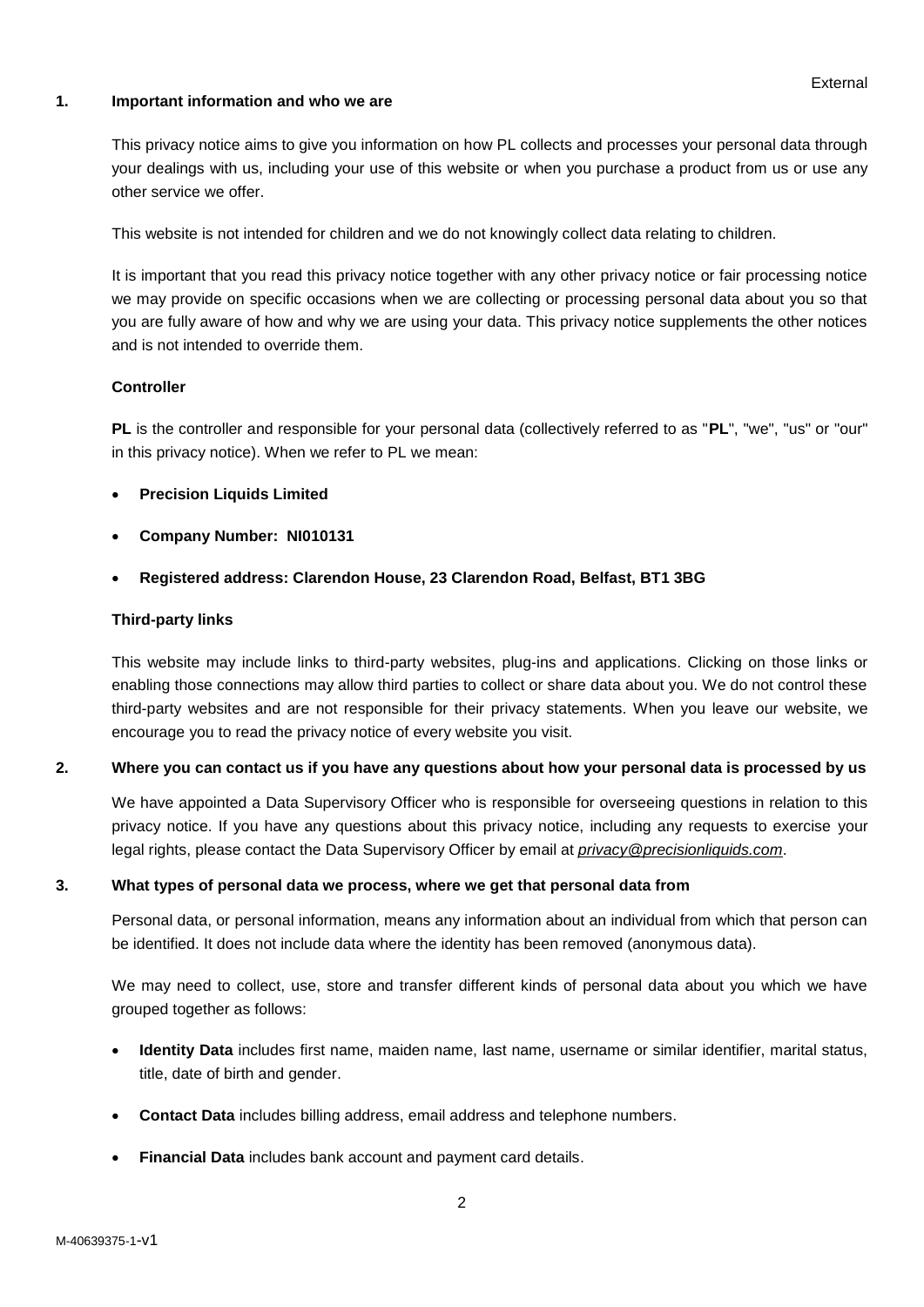- **Transaction Data** includes details about payments to and from you and other details of services you have purchased from us.
- **Technical Data** includes internet protocol (IP) address and other technology on the devices you use to access this website.
- **Marketing and Communications Data** includes your preferences in receiving marketing from us.

We also collect, use and share **Aggregated Data** such as statistical data for any purpose. Aggregated Data may be derived from your personal data but is not considered personal data in law as this data does **not** directly or indirectly reveal your identity. However, if we combine or connect Aggregated Data with your personal data so that it can directly or indirectly identify you, we treat the combined data as personal data which will be used in accordance with this privacy notice.

We do not collect any **Special Categories of Personal Data** about you (this includes details about your race or ethnicity, religious or philosophical beliefs, sex life, sexual orientation, political opinions, trade union membership, information about your health and genetic and biometric data) unless we have your explicit consent to do so. Nor do we collect any information about criminal convictions and offences.

If you fail to provide personal data we may not be able to perform the contract we have or are trying to enter into with you (for example, to provide you with services). In this case, we may have to cancel a service you have with us but we will notify you if this is the case at the time.

# **How is your personal data collected?**

We use different methods to collect data from and about you including through:

- **Direct interactions.** You may give us your Identity, Contact and Financial Data by filling in forms or by corresponding with us by post, phone, email or otherwise. This includes personal data you provide when you:
	- Purchase a product from us; or
	- Give us some feedback.
- **Automated technologies or interactions.** As you interact with our website, we may automatically collect Technical Data about your browsing actions. We collect this personal data by using cookies.

# <span id="page-2-0"></span>**4. How we use your personal data**

We will only use your personal data when the law allows us to. Most commonly, we will use your personal data in the following circumstances:

- Where we need to perform the contract we are about to enter into or have entered into with you.
- Where it is necessary for our legitimate interests (or those of a third party) and your interests and fundamental rights do not override those interests.
- Where we need to comply with a legal or regulatory obligation.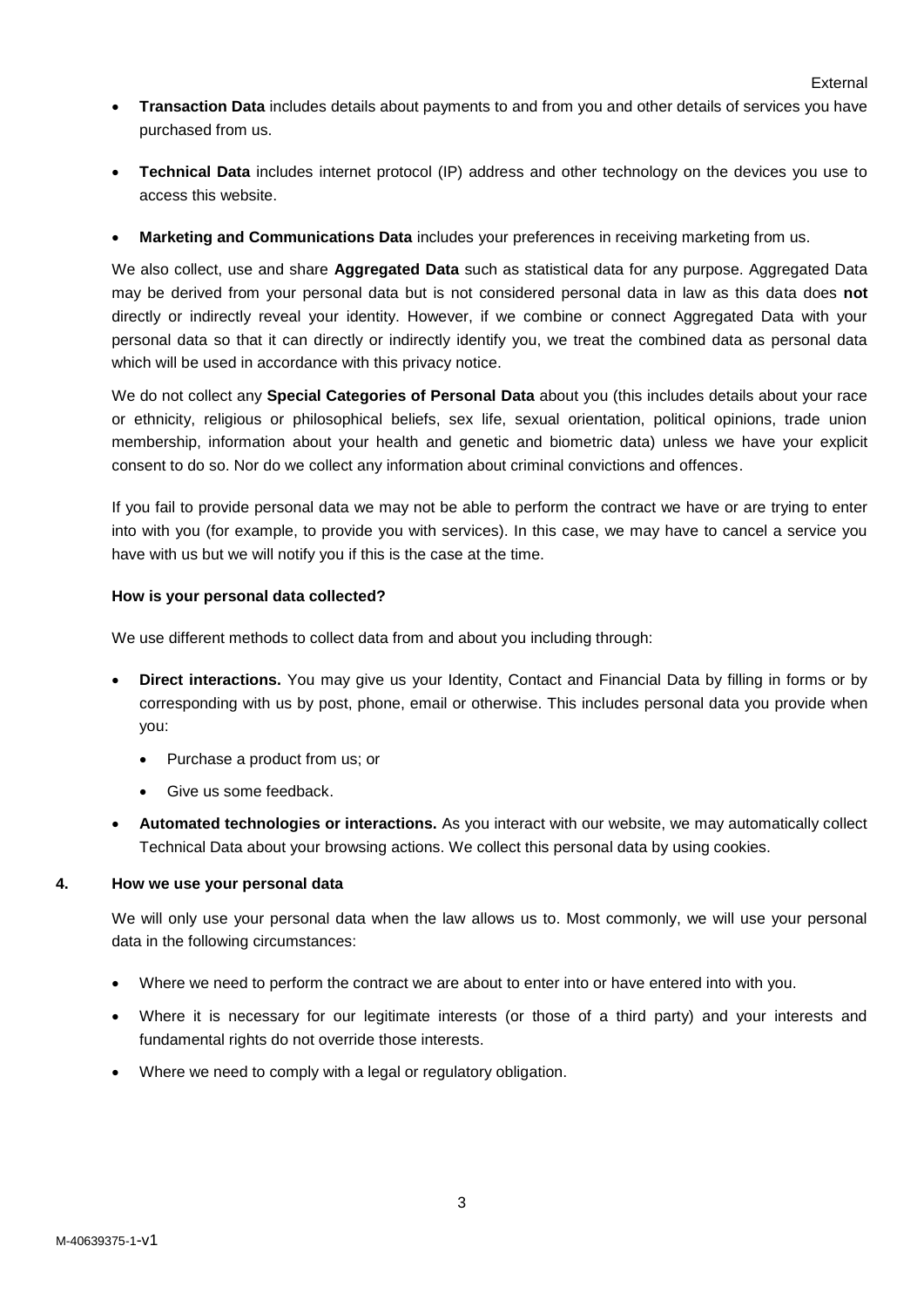Generally we do not rely on consent as a legal basis for processing your personal data.

# **Purposes for which we will use your personal data**

We have set out below, in a table format, a description of all the ways we plan to use your personal data, and which of the legal bases we rely on to do so. We have also identified what our legitimate interests are where appropriate.

Note that we may process your personal data for more than one lawful ground depending on the specific purpose for which we are using your data. Please contact us by email at *[privacy@precisionliquids.com](mailto:privacy@precisionliquids.com)* if you need details about the specific legal ground we are relying on to process your personal data where more than one ground has been set out in the table below.

| <b>Purpose/Activity</b>                                                                                                                                                                                                        | Type of data                                                                                           | Lawful basis for processing including<br>basis of legitimate interest                                                                                                                                                            |
|--------------------------------------------------------------------------------------------------------------------------------------------------------------------------------------------------------------------------------|--------------------------------------------------------------------------------------------------------|----------------------------------------------------------------------------------------------------------------------------------------------------------------------------------------------------------------------------------|
| To register you as a new<br>customer                                                                                                                                                                                           | (a) Identity<br>(b) Contact                                                                            | Performance of a contract with you                                                                                                                                                                                               |
| To process and deliver your<br>purchase including:<br>(a) Manage payments, fees<br>and charges<br>Collect<br>(b)<br>and<br>recover<br>money owed to us                                                                         | (a) Identity<br>(b) Contact<br>(c) Financial<br>(d) Transaction<br>(e) Marketing and<br>Communications | (a) Performance of a contract with you<br>(b) Necessary for our legitimate interests                                                                                                                                             |
| To manage our relationship<br>with you which will include:<br>Notify<br>about<br>(a)<br>you<br>information relevant to your<br>purchase with us;<br>Notifying you<br>about<br>(b)<br>changes to our terms or<br>privacy policy | (a) Identity<br>(b) Contact<br>(c) Profile<br>(d) Marketing and<br>Communications                      | (a) Performance of a contract with you<br>(b) Necessary to comply with a legal obligation<br>(c) Necessary for our legitimate interests (to<br>keep our records updated and to study how<br>customers use our products/services) |
| To administer and protect<br>business<br>this<br>and<br>our<br>(including<br>website<br>data<br>troubleshooting,                                                                                                               | (a) Identity<br>(b) Contact                                                                            | (a) Necessary for our legitimate interests (for<br>business,<br>provision<br>running<br>our<br>0f<br>and IT services,<br>administration<br>network<br>security, to prevent fraud and in the context of                           |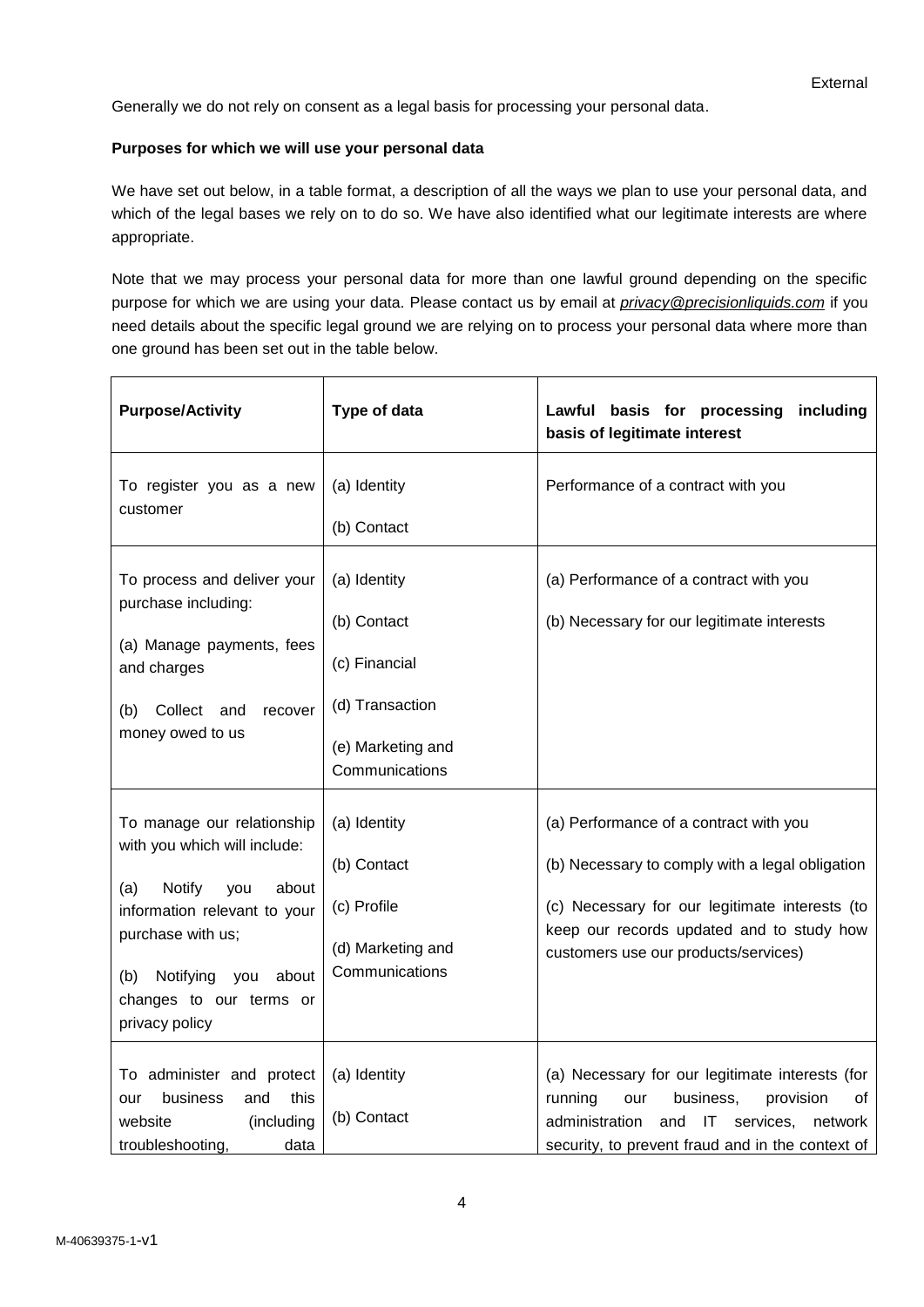|                                                                                                       |                                                           | - Awii 101                                                                                                                   |
|-------------------------------------------------------------------------------------------------------|-----------------------------------------------------------|------------------------------------------------------------------------------------------------------------------------------|
| analysis,<br>testing,<br>system<br>maintenance,<br>support,<br>reporting and<br>hosting of<br>data)   | (c) Technical                                             | reorganisation<br>business<br>a<br>group<br>or<br>restructuring exercise)<br>(b) Necessary to comply with a legal obligation |
| To make suggestions and<br>recommendations to you<br>about services that may be<br>of interest to you | (a) Identity<br>(b) Contact<br>(c) Technical<br>(d) Usage | Necessary for our legitimate interests (to<br>develop our products/services and grow our<br>business)                        |
|                                                                                                       | (e) Profile                                               |                                                                                                                              |

External

## **Marketing**

We strive to provide you with choices regarding certain personal data uses, particularly around marketing and advertising. We have established the following personal data control mechanisms:

# **Promotional offers from us**

We may use your Identity, Contact, Technical, Usage and Profile Data to form a view on what we think you may want or need, or what may be of interest to you. This is how we decide which products, services and offers may be relevant for you (we call this marketing).

You will receive marketing communications from us if you have requested information from us or purchased or services from us and, in each case, you have not opted out of receiving that marketing.

#### **Third-party marketing**

We will get your express opt-in consent before we share your personal data with any company outside PL for marketing purposes.

#### **Opting out**

You can ask us to stop sending you marketing messages at any time by following the opt-out links on any marketing message sent to you or by contacting us by email at *[privacy@precisionliquids.com](mailto:privacy@precisionliquids.com)* at any time.

Where you opt out of receiving these marketing messages, this will not apply to personal data provided to us as a result of a product/service purchase, warranty registration, product/service experience or other transactions.

#### **Cookies**

You can set your browser to refuse all or some browser cookies, or to alert you when websites set or access cookies. If you disable or refuse cookies, please note that some parts of this website may become inaccessible or not function properly. For more information about the cookies we use, please *[click here.](http://wrbarnett.com/files/Cookie_Policy_WRB_Group.pdf)*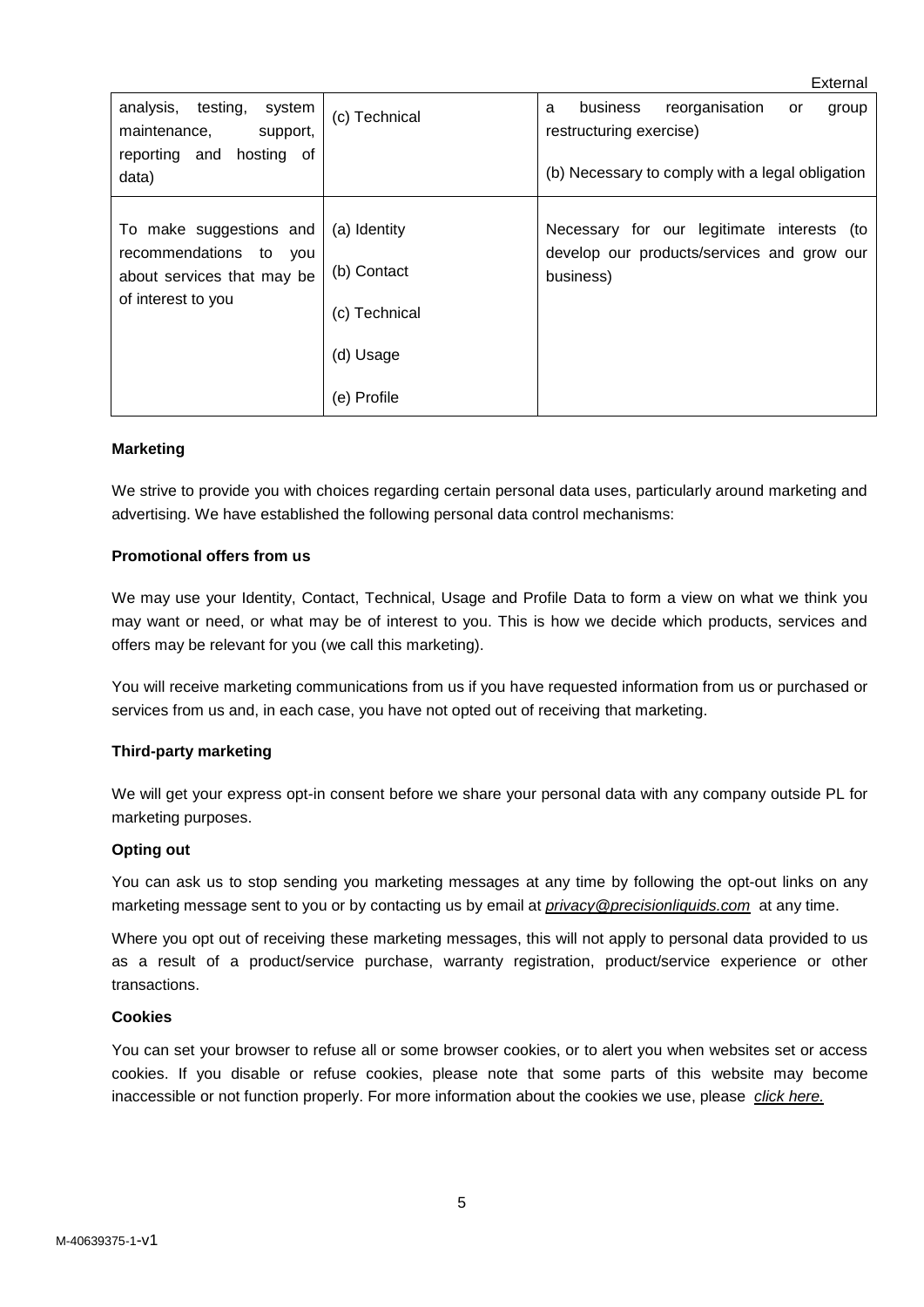# **Change of purpose**

We will only use your personal data for the purposes for which we collected it, unless we reasonably consider that we need to use it for another reason and that reason is compatible with the original purpose. If you wish to get an explanation as to how the processing for the new purpose is compatible with the original purpose, please contacting us by email *[privacy@precisionliquids.com](mailto:privacy@precisionliquids.com)*.

If we need to use your personal data for an unrelated purpose, we will notify you and we will explain the legal basis which allows us to do so.

Please note that we may process your personal data without your knowledge or consent, in compliance with the above rules, where this is required or permitted by law.

## <span id="page-5-0"></span>5. **Who we disclose your personal data to and why**

We may have to share your personal data with the parties set out below for the purposes set out in the table in paragraph 4 above.

- Internal Third Parties as set out in the Glossary.
- External Third Parties as set out in the Glossary.
- Third parties to whom we may choose to sell, transfer, or merge parts of our business or our assets. Alternatively, we may seek to acquire other businesses or merge with them. If a change happens to our business, then the new owners may use your personal data in the same way as set out in this privacy notice.

We require all third parties to respect the security of your personal data and to treat it in accordance with the law. We do not allow our third-party service providers to use your personal data for their own purposes and only permit them to process your personal data for specified purposes and in accordance with our instructions

#### <span id="page-5-1"></span>**6. International transfers**

Whenever we transfer your personal data out of the EEA, we ensure a similar degree of protection is afforded to it by ensuring the following safeguard is implemented:

 Where we use certain service providers, we may use specific contracts approved by the European Commission which give personal data the same protection it has in Europe.

#### <span id="page-5-2"></span>**7. How we store your data securely**

We have put in place appropriate security measures to prevent your personal data from being accidentally lost, used or accessed in an unauthorised way, altered or disclosed. In addition, we limit access to your personal data to those employees, agents, contractors and other third parties who have a business need to know. They will only process your personal data on our instructions and they are subject to a duty of confidentiality.

We have put in place procedures to deal with any suspected personal data breach and will notify you and any applicable regulator of a breach where we are legally required to do so.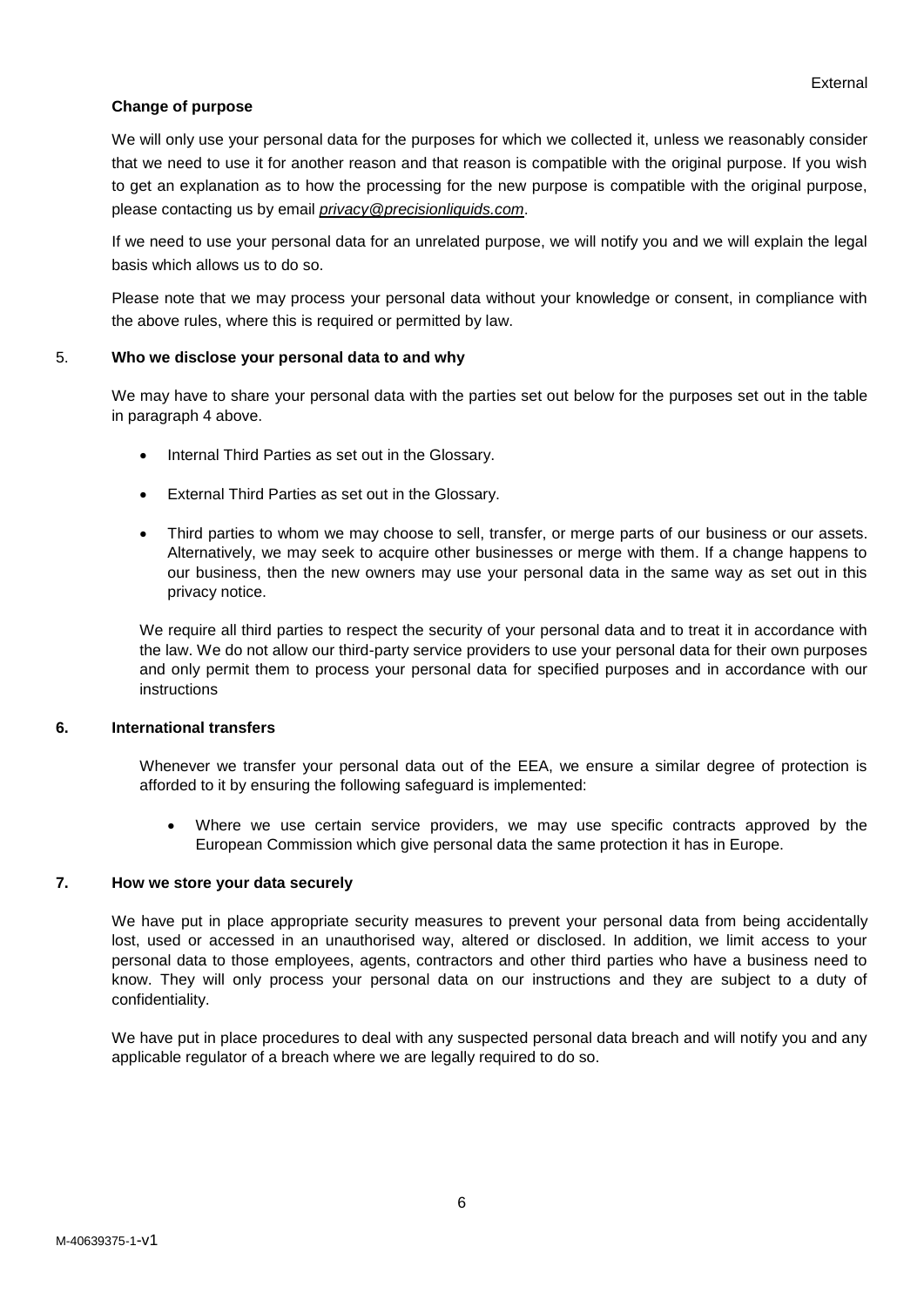# <span id="page-6-0"></span>**8. Data retention**

### **How long will you use my personal data for?**

We will only retain your personal data for as long as necessary to fulfil the purposes we collected it for, including for the purposes of satisfying any legal, accounting, or reporting requirements.

To determine the appropriate retention period for personal data, we consider the amount, nature, and sensitivity of the personal data, the potential risk of harm from unauthorised use or disclosure of your personal data, the purposes for which we process your personal data and whether we can achieve those purposes through other means, and the applicable legal requirements.

Details of retention periods for different aspects of your personal data are available in our retention policy which you can request from us by contacting us by email at *[privacy@precisionliquids.com](mailto:privacy@precisionliquids.com)* .

In some circumstances you can ask us to delete your data: see *Request erasure* below for further information.

In some circumstances we may anonymise your personal data (so that it can no longer be associated with you) for research or statistical purposes in which case we may use this information indefinitely without further notice to you.

#### <span id="page-6-1"></span>**9. What rights you have in relation to your personal data and how you can exercise these rights**

Under certain circumstances, you have rights under data protection laws in relation to your personal data. Please click on the links below to find out more about these rights:

You have the right to make a complaint at any time to the Information Commissioner's Office (ICO), the UK supervisory authority for data protection issues (www.ico.org.uk). Address: Information Commissioner's Office, 3rd Floor, 14 Cromac Place, Belfast, BT7 2JB Tel: 028 9027 8757 or 0303 123 1114 Email: *[ni@ico.org.uk](mailto:ni@ico.org.uk)*.

We would, however, appreciate the chance to deal with your concerns before you approach the ICO so please contact us in the first instance.

When we receive a complaint from a person we make up a file containing the details of the complaint. This normally contains the identity of the complainant and any other individuals involved in the complaint.

We will only use the personal information we collect to process the complaint and to check on the level of service we provide.

We usually have to disclose the complainant's identity to whoever the complaint is about. This is inevitable where, for example, the accuracy of a person's record is in dispute. If a complainant doesn't want information identifying him or her to be disclosed, we will try to respect that. However, it may not be possible to handle a complaint on an anonymous basis.

We will keep personal information contained in complaint files in line with our retention policy. This means that information relating to a complaint will be retained for two years from closure. It will be retained in a secure environment and access to it will be restricted according to the 'need to know' principle.

Similarly, where enquiries are submitted to us we will only use the information supplied to us to deal with the enquiry and any subsequent issues and to check on the level of service we provide.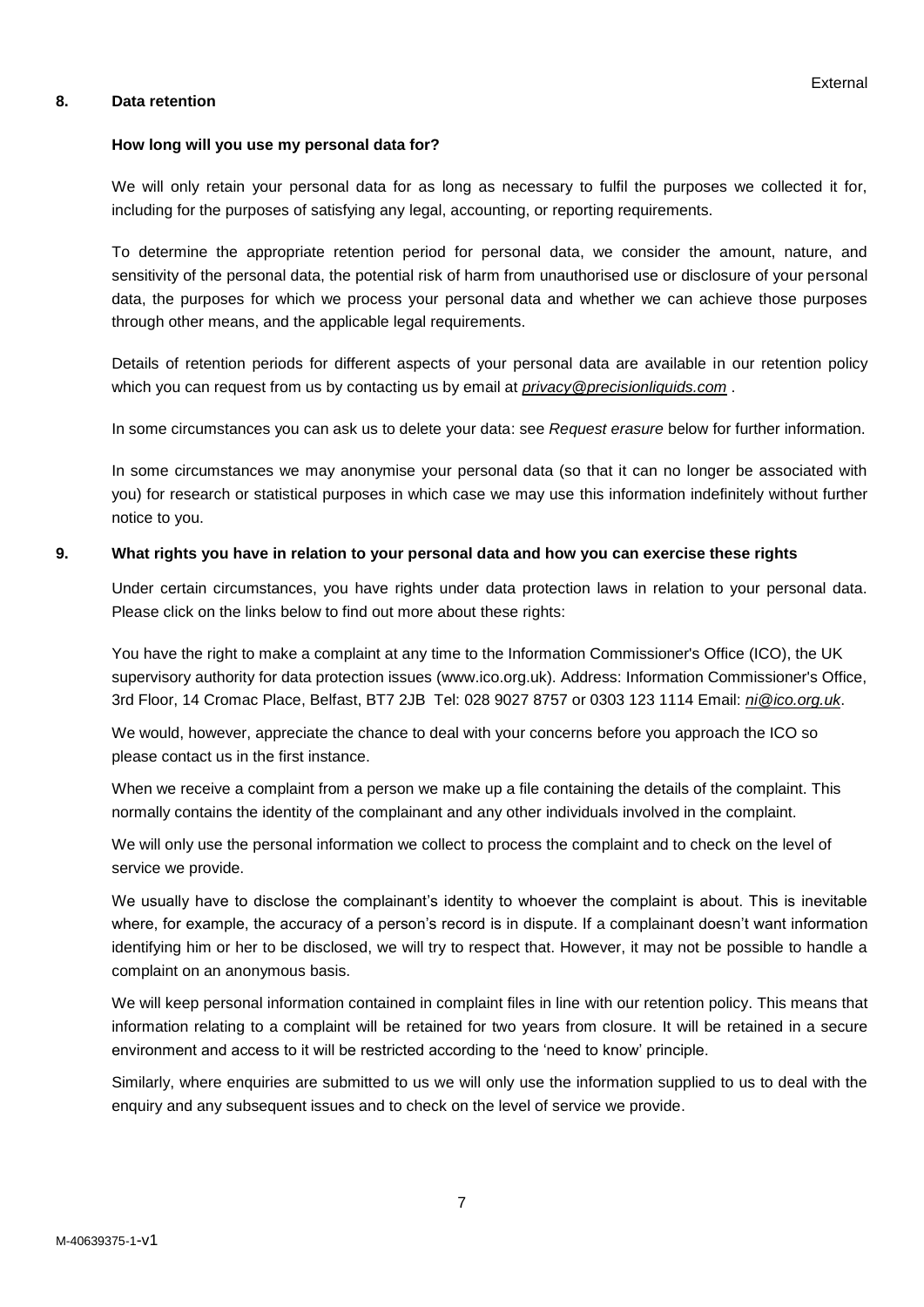You have the right to:

- **Request access** to your personal data (commonly known as a "data subject access request"). This enables you to receive a copy of the personal data we hold about you and to check that we are lawfully processing it.
- **Request correction** of the personal data that we hold about you. This enables you to have any incomplete or inaccurate data we hold about you corrected, though we may need to verify the accuracy of the new data you provide to us.
- **Request erasure** of your personal data. This enables you to ask us to delete or remove personal data where there is no good reason for us continuing to process it. You also have the right to ask us to delete or remove your personal data where you have successfully exercised your right to object to processing (see below), where we may have processed your information unlawfully or where we are required to erase your personal data to comply with local law. Note, however, that we may not always be able to comply with your request of erasure for specific legal reasons which will be notified to you, if applicable, at the time of your request.
- **Object to processing** of your personal data where we are relying on a legitimate interest (or those of a third party) and there is something about your particular situation which makes you want to object to processing on this ground as you feel it impacts on your fundamental rights and freedoms. You also have the right to object where we are processing your personal data for direct marketing purposes. In some cases, we may demonstrate that we have compelling legitimate grounds to process your information which override your rights and freedoms.
- **Request restriction of processing** of your personal data. This enables you to ask us to suspend the processing of your personal data in the following scenarios: (a) if you want us to establish the data's accuracy; (b) where our use of the data is unlawful but you do not want us to erase it; (c) where you need us to hold the data even if we no longer require it as you need it to establish, exercise or defend legal claims; or (d) you have objected to our use of your data but we need to verify whether we have overriding legitimate grounds to use it.
- **Request the transfer** of your personal data to you or to a third party. We will provide to you, or a third party you have chosen, your personal data in a structured, commonly used, machine-readable format. Note that this right only applies to automated information which you initially provided consent for us to use or where we used the information to perform a contract with you.
- **Withdraw consent at any time** where we are relying on consent to process your personal data. However, this will not affect the lawfulness of any processing carried out before you withdraw your consent. If you withdraw your consent, we may not be able to provide certain products or services to you. We will advise you if this is the case at the time you withdraw your consent.

If you wish to exercise any of the rights set out above, please contacting us at *[privacy@precisionliquids.com](mailto:privacy@precisionliquids.com)*.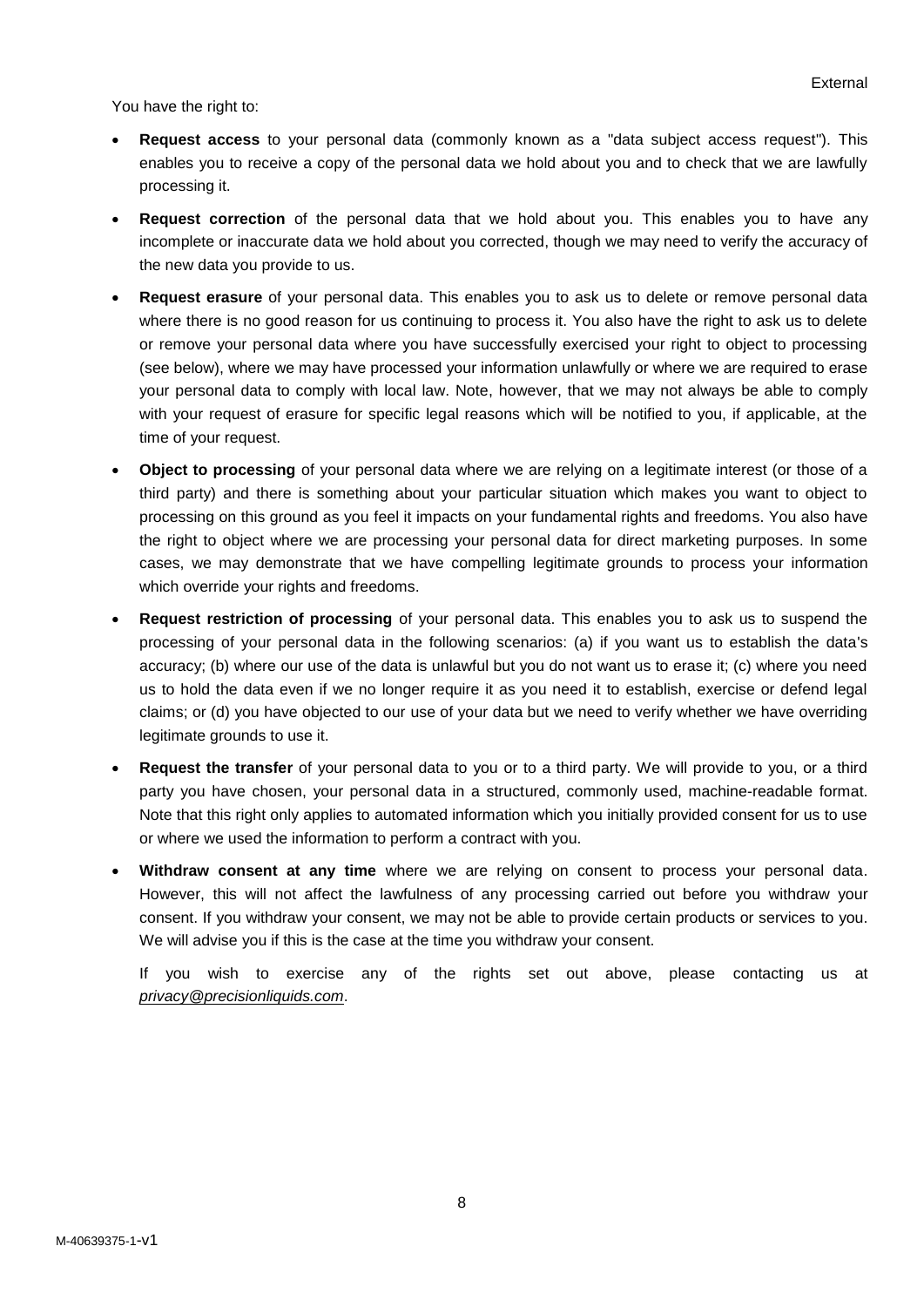# **No fee usually required**

You will not have to pay a fee to access your personal data (or to exercise any of the other rights). However, we may charge a reasonable fee if your request is clearly unfounded, repetitive or excessive. Alternatively, we may refuse to comply with your request in these circumstances.

#### **What we may need from you**

We may need to request specific information from you to help us confirm your identity and ensure your right to access your personal data (or to exercise any of your other rights). This is a security measure to ensure that personal data is not disclosed to any person who has no right to receive it. We may also contact you to ask you for further information in relation to your request to speed up our response.

## **Time limit to respond**

We try to respond to all legitimate requests within one month. Occasionally it may take us longer than a month if your request is particularly complex or you have made a number of requests. In this case, we will notify you and keep you updated.

## <span id="page-8-0"></span>**10. Glossary**

## **LAWFUL BASIS**

**Legitimate Interest** means the interest of our business in conducting and managing our business to enable us to give you the best service/product and the best and most secure experience. We make sure we consider and balance any potential impact on you (both positive and negative) and your rights before we process your personal data for our legitimate interests. We do not use your personal data for activities where our interests are overridden by the impact on you (unless we have your consent or are otherwise required or permitted to by law). You can obtain further information about how we assess our legitimate interests against any potential impact on you in respect of specific activities by contacting us at *[privacy@precisionliquids.com](mailto:privacy@precisionliquids.com)*.

**Performance of Contract** means processing your data where it is necessary for the performance of a contract to which you are a party or to take steps at your request before entering into such a contract.

**Comply with a legal or regulatory obligation** means processing your personal data where it is necessary for compliance with a legal or regulatory obligation that we are subject to.

### **THIRD PARTIES**

# **Internal Third Parties**

Other companies in the W&R Barnett Limited group acting as joint controllers or processors and who are based in the EEA and who may provide IT and system administration services and undertake leadership reporting.